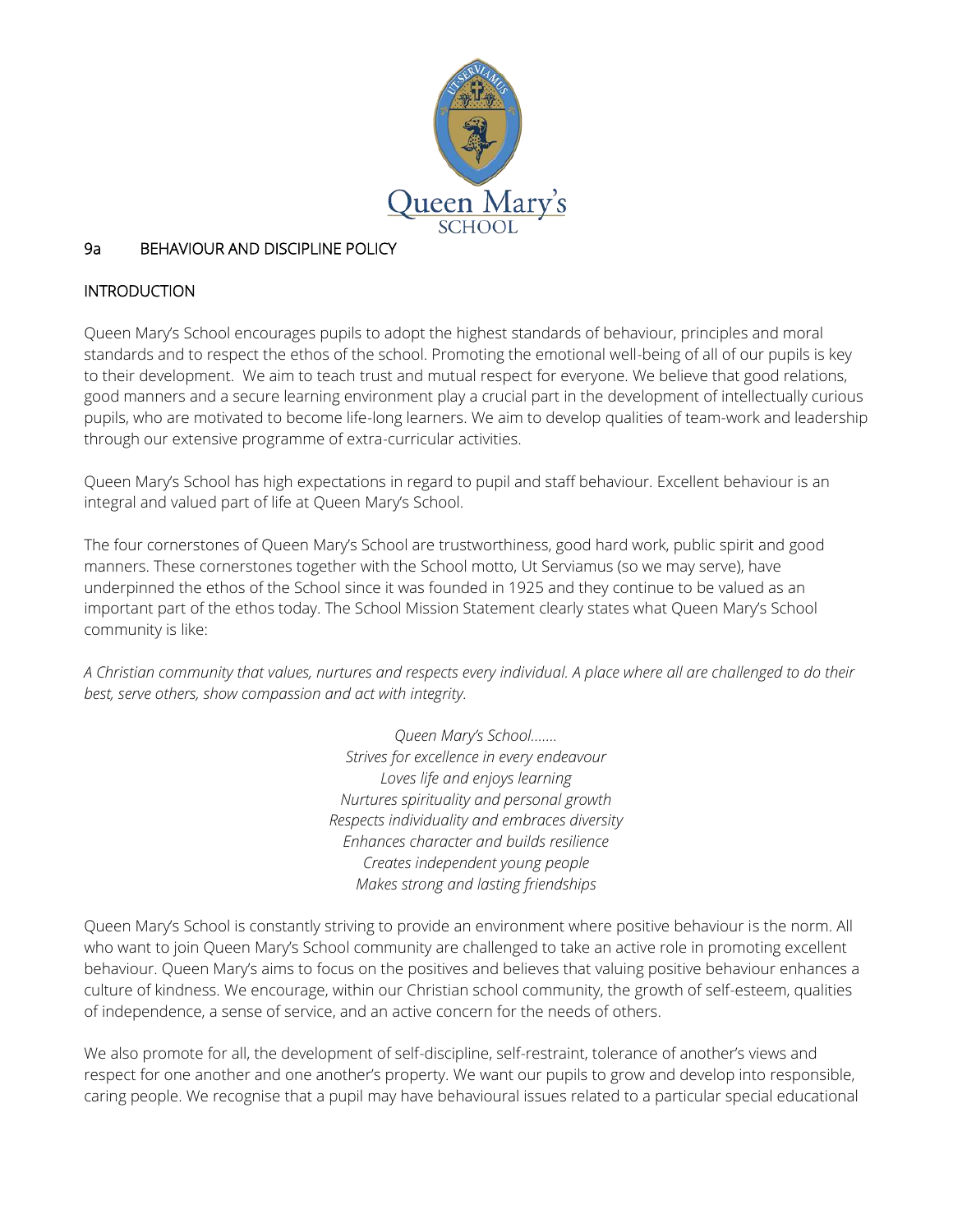need or disability. In this case, staff will be well informed about the nature of the problem and guidance will be given as to how to best support the pupil in achieving acceptable standards of behaviour.

This policy applies to all [day and boarding] pupils in the School [including those in our Early Years Foundation Setting (EYFS)]. Our designated staff member responsible for behaviour management in EYFS is the Head of Prep and Pre prep.

#### General Code of Conduct

Queen Mary's expects pupils to:

- Treat all members of the school community in a kind, courteous and considerate manner
- Maintain the highest standard of behaviour inside and outside the classroom
- Dress appropriately and in accordance with the school uniform policy
- Always be ready to learn and participate in school activities
- Take good care of all buildings, equipment and furniture
- Respect all school rules

The School's community of Governors, staff, parents and pupils adhere to an established routine and Code of Conduct. (*See Code of Conduct Policy*)

#### School Guidelines

The School Guidelines are designed to encourage positive behaviour and self-discipline. They are set out in the pupil planner.

Parents and Guardians agree, when signing the Acceptance Form, that their child will comply with the School Guidelines and that they will undertake to support the authority of the Head in enforcing these in a fair manner that is designed to safeguard the welfare of the School community as a whole.

The School sees education as a partnership. Our staff are committed to excellence, aiming to achieve a spirit of trust and cooperation. We expect the highest values and standards of behaviour inside and outside the classroom, as well as outside the School and in any written or electronic communication concerning the School. Parents are expected to support the School in managing expectations of behaviour and the provisions of this Policy, both at home and at School.

The School takes its duties under the Equality Act 2010 seriously and makes reasonable adjustments for pupils with SEND. Everyone has a right to feel secure and to be treated with respect at the School, particularly the vulnerable. Harassment and bullying in any form will not be tolerated (refer to Countering Bullying Policy) The School is strongly committed to promoting equal opportunities for all, regardless of race, religion, culture, sex, gender, sexual orientation, special educational needs, disability or learning difficulty, or the fact that a child is adopted, looked after or is a carer.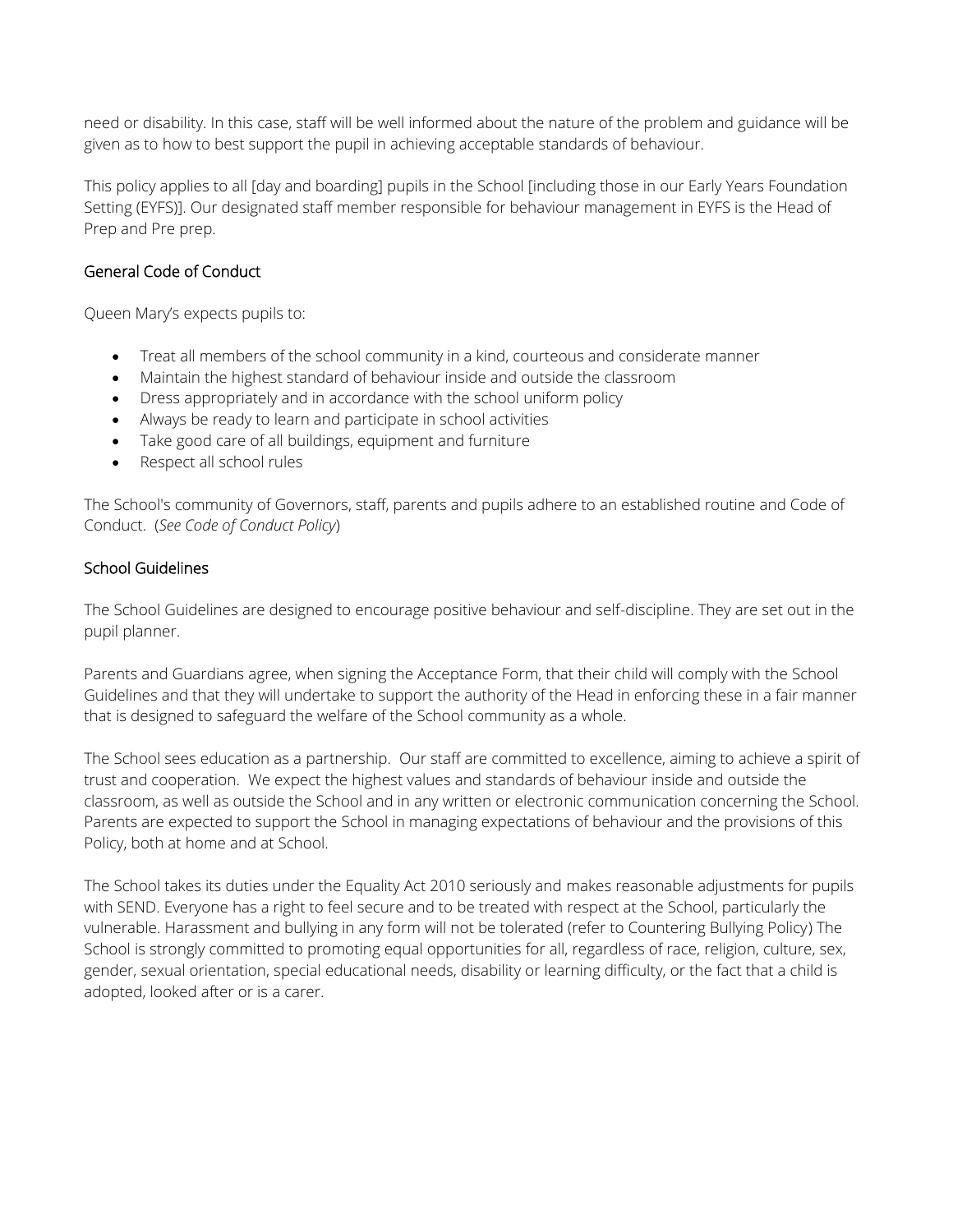### General Roles and Responsibilities

The Governors and staff believe that in order to enable teaching and learning to take place, good behaviour in all aspects of School life is necessary. We seek to create an inclusive and caring learning environment in the school by:

- promoting good behaviour and discipline;
- promoting self-esteem, self-discipline, proper regard for authority and positive relationships based on mutual respect ;
- ensuring equality and fair treatment for all;
- encouraging consistency of response to both positive and negative behaviour; promoting early intervention;
- providing a safe environment free from disruption, violence, bullying or harassment; encouraging positive relationships with parents and guardians which support the school's policies and procedures;
- promoting a culture of praise and encouragement in which all pupils can achieve.

All staff, including teachers, support staff and volunteers, will be responsible for ensuring that this policy and its procedures are followed, and consistently and fairly applied.

Teachers play a vital part in establishing and maintaining high standards of behaviour by:

- Arriving at lessons punctually
- Establishing mutual respect between teacher and pupil
- Fully preparing lessons including differentiated activities as appropriate
- Creating a calm, purposeful atmosphere in each lesson, where each pupil has every opportunity to do their best work
- Talking to pupils positively, praising their efforts whenever possible in order to encourage them to make further progress
- Being clear and consistent about instructions so the lesson runs smoothly Setting clear goals which all pupils can understand before tasks are started
- Ensuring the teaching rooms and seating arrangements are suited to the activity in progress and checking that sufficient equipment, worksheets and materials for the lesson are available
- Dealing with any inappropriate behaviour quietly; avoiding a sharp tone of voice, or shouting.
- Concluding on time and encouraging the class to depart in an orderly fashion, leaving the teaching/prep room and any equipment/resources in a tidy state
- Queen Mary's tradition of individuals thanking the teacher for the lesson is one to be encouraged.

#### Rewards

Positive behaviour is encouraged throughout the school.

## Early Years

All staff in the Early Years' Department refer to the Early Years foundation stage (EYFS) Statutory Framework updated June 2021 (3.52)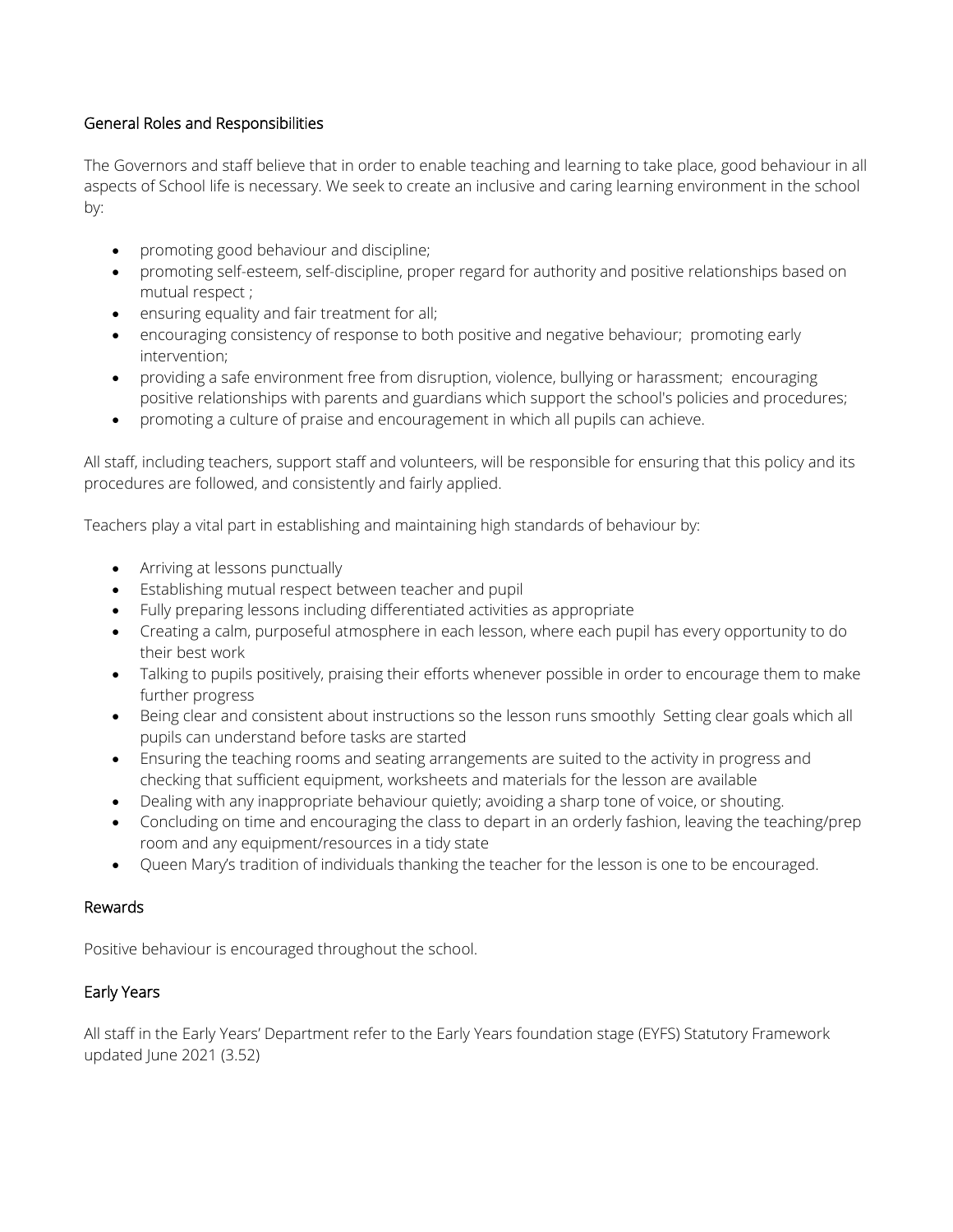To promote positive behaviour, the Early Years' Department members of staff work cooperatively with parents, engaging in a two way process of meaningful interaction which enables all adults to agree on an understanding of the learning and behavioural needs of the children.

Self-discipline is nurtured and children receive meaningful praise and encouragement.

Exceptional behaviour, thoughtfulness or effort is acknowledged by the child being given 'Star of the Week,' on a Friday afternoon and by this behaviour being pointed out and demonstrated to the rest of the class and, on occasion, the Head.

In addition, 'Wow! Cards' are given to parents to encourage them to participate in acknowledging their child's positive attributes and these are shared with the class at school where appropriate. The promotion of the valued qualities as highlighted in the Four CornerStones of our school result in a positive learning environment, which in turn enables us to celebrate positive relationships between all children and staff.

# Years 1 - 6

Excellent effort for work is rewarded in a variety of ways:

- written comment in the pupil's book or on their worksheet
- use of a positive stamp or sticker by the pupil/teacher sharing the work with the rest of the class
- pupil /teacher taking the work next door to show the other group and their teacher

A display board is devoted to 'Star of the Week', a reward given for excellent work or a deed which was particularly noteworthy, incorporating a pupil's photograph and a description of what they have done. In tutor time each week, the recipient receives a certificate, a badge and a pencil in celebration and is aware of why they have been awarded 'Star of the Week'.

In Years 3 - 6, for an outstanding piece of work or achievement, a Head's award may be given which counts as five House Points.

## Years 7 – 11

Helpful behaviour, good manners and good/hard work are rewarded with a House Point which can be given by any member of staff. This is entered by the pupil in her planner and signed by the member of staff giving the award.

Excellent work can be rewarded with a Commendation, which counts as three House Points. Commendations are entered in the Pupil Planner and signed by the teacher. The Pupil Planner is taken by the pupil to the Head or Deputy Head, who will also initial the award.

Staff may also choose to recognise positive behaviour, exceptional charity work or going above and beyond in any discipline and may nominate a pupil to receive a Woman of the Week Award. At morning prayers, the Head presents the pupil with a Service Badge.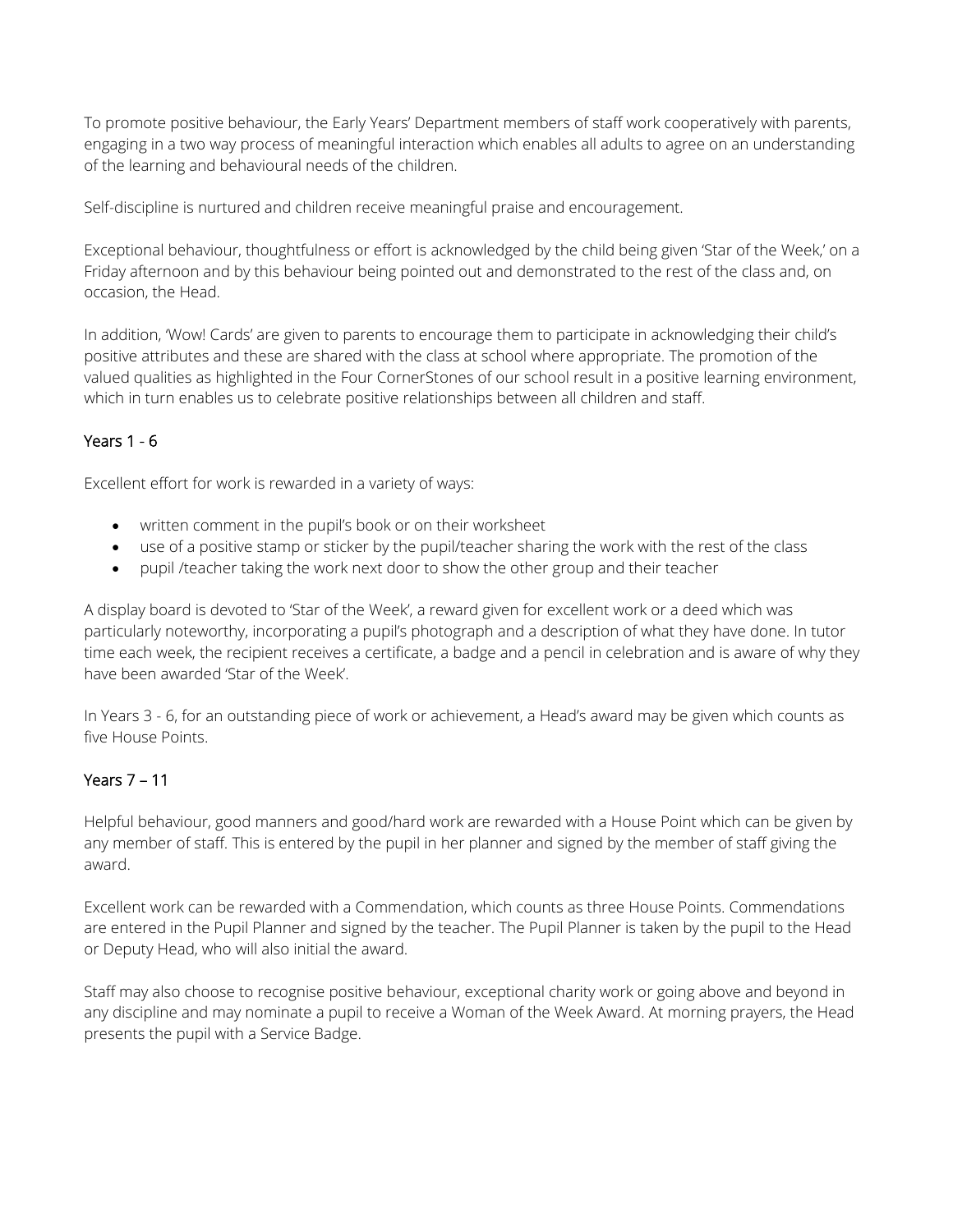### Rewards in boarding

Queen Mary's School believes that the best way to ensure highest standards in Boarding is to create a positive ethos, where the self-confidence and self-esteem of the pupils is developed by regular praise and acknowledgement.

Boarding pupils are encouraged to take responsibility for themselves and others, to contribute positively to boarding life and to be prepared to take an active role in helping to maintain a happy boarding ethos.

Rewards are achieved by pupils in dormitories attaining points for reaching high standards of behaviour, organisation and meeting expectations. Each week a 'Boarder of the Week' is rewarded with a small prize chosen by the pupil.

There is also a Termly Boarding Award for the full/weekly boarder who encompasses the Boarding ethos of Queen Mary's and an Annual Award "Hill Cup for Boarding," awarded to the pupil who consistently embraces the Boarding ethos at Queen Mary's Boarding staff may award House points for positive behaviour that supports the School Mission Statement, Pupil Code of Conduct and the Four Cornerstones of Queen Mary's.

### **Sanctions**

Strategies to deal with poor behaviour

# EYFS

The Early Years' Department adheres to the Early Years Statutory Framework (updated June 2021) and corporal punishment is never used at Queen Mary's School. Because we understand that not until about the age of 11 are children able to understand that a single event can cause several different feelings simultaneously (Keenan and Evans 2009) we provide support for our children's emotional understanding throughout their time with us and the six steps to Conflict Resolution: Highscope 2014 supports this. Step 1: approach calmly, stopping any hurtful actions Step 2: acknowledge children's feelings Step 3: gather information Step 4: restate the problem Step 5: ask for solutions and choose one Step 6: be prepared to follow up (Highscope 2014)

## Years 1 - 6

There are a number of strategies that staff can adopt when responding to individual instances of poor behaviour. The main leaders need to be identified and appropriate follow up procedures agreed by the staff involved. Whole groups should not be punished for the activities of individuals. A discreet word with a pupil/group of pupils may be sufficient. A pupil who is causing a problem can be moved to a different part of the classroom or onto a different table.

The school will adopt the following strategies to deal with inappropriate behaviour:

- 1. Verbal (staff to let the tutor know).
- 2. Tutor meets with tutee(s) to discuss behaviour in the pupil's own time.
- 3. Head of Prep and Pre-Prep to supervise missed play.
- 4. Meeting with parents (tutor and Head of Pre prep)
- 5. Report card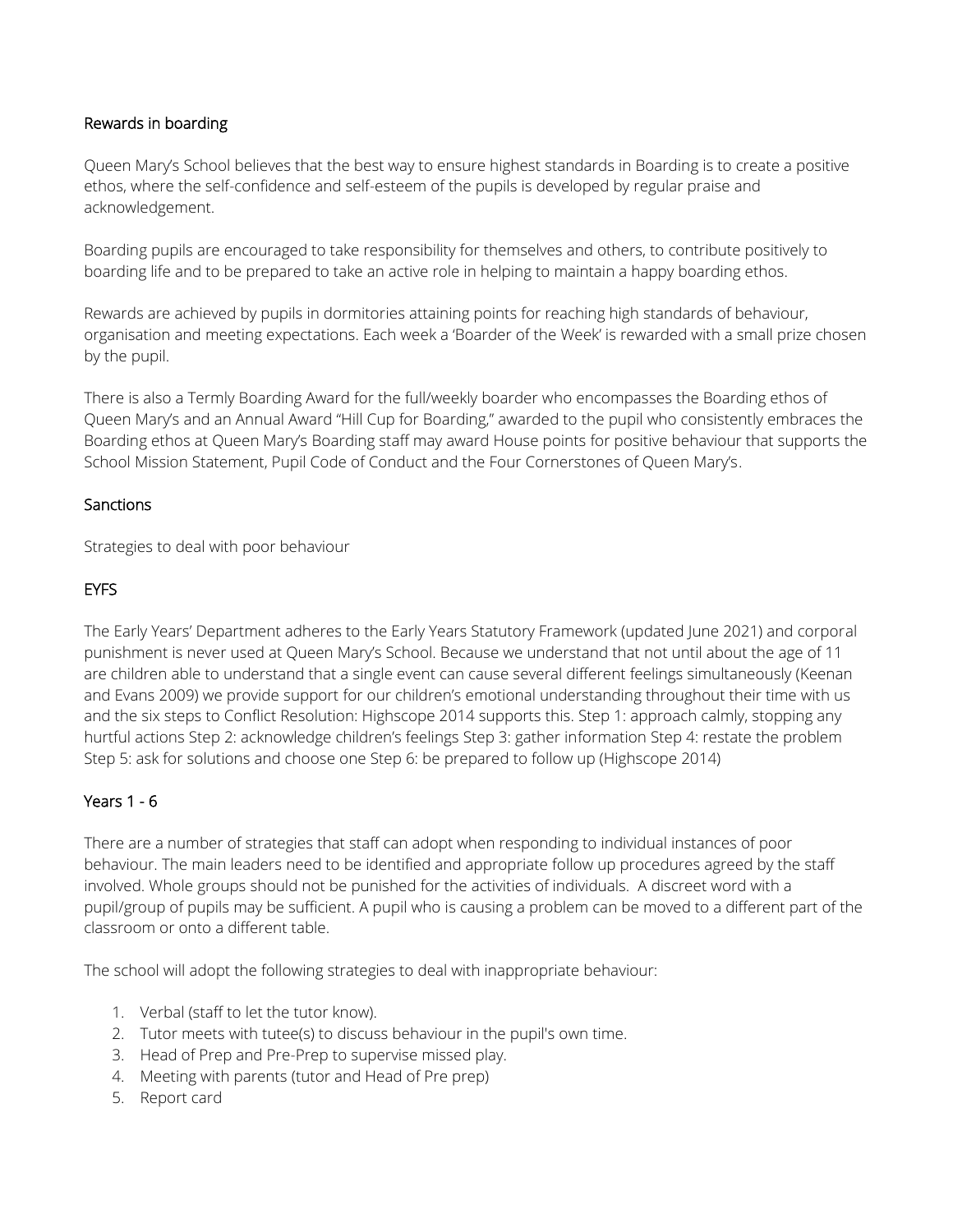- 6. Suspension
- 7. Permanent exclusion

### Years 7 - 11

The school will adopt the following strategies to deal with inappropriate behaviour:

- 1. Verbal warning
- 2. Loss of free time (this could include community service)
- 3. Subject detention (lunchtime) to be taken by the member of staff / Head of Department
- 4. Report Card for up to 2 weeks
- 5. Detention (after school / Saturday after lessons) to be taken by a member of the Leadership Team
- 6. Suspension (internal/external) up to 5 days
- 7. Permanent exclusion

Please see Appendix A (Senior School) and Appendix B (Prep School) for appropriate levels of sanction.

Where detentions, either subject or pastoral, are given tutors, boarding staff (if relevant) and parents should be informed. Parents should also be informed if a pupil is put on report.

Should the need arise then suspension and/or exclusion may be necessary. This will be dealt with by the Head and Deputy Head and the Chair of Governors will be informed.

Any form of inappropriate behaviour should be added to iSAMS by tutors/Head of pre-prep in the prep school. In the senior school the Pastoral Assistant(s) should be informed for recording on iSAMS to help identify patterns in behaviour.

#### Boarding

Pupils are given clear guidance in regard to expected behaviour. A copy of the Boarding Behaviour Expectations Chart can be found in the Boarding Handbook and on notice boards in boarding areas. Any sanctions will be recorded on iSAMS and where necessary the Deputy Head and/or parents will be informed.

Pupils may have items confiscated for several reasons such as; misuse or prohibited items. These will be returned at a convenient time or given to parents to keep at home.

#### Use of force to restrain pupils

Like all schools, we reserve the right for our staff to use reasonable force to control or restrain a pupil in specific circumstances. Teachers and any other member of staff authorised by the Head have a statutory power to use "such force as is reasonable in the circumstances to prevent a pupil from doing or continuing to do" any of the following:

- Committing any offence;
- Causing personal injury to any person (including the pupil themselves);
- Causing damage to the property of any person (including the pupil themselves); and
- Prejudicing the maintenance of good order and discipline at the school.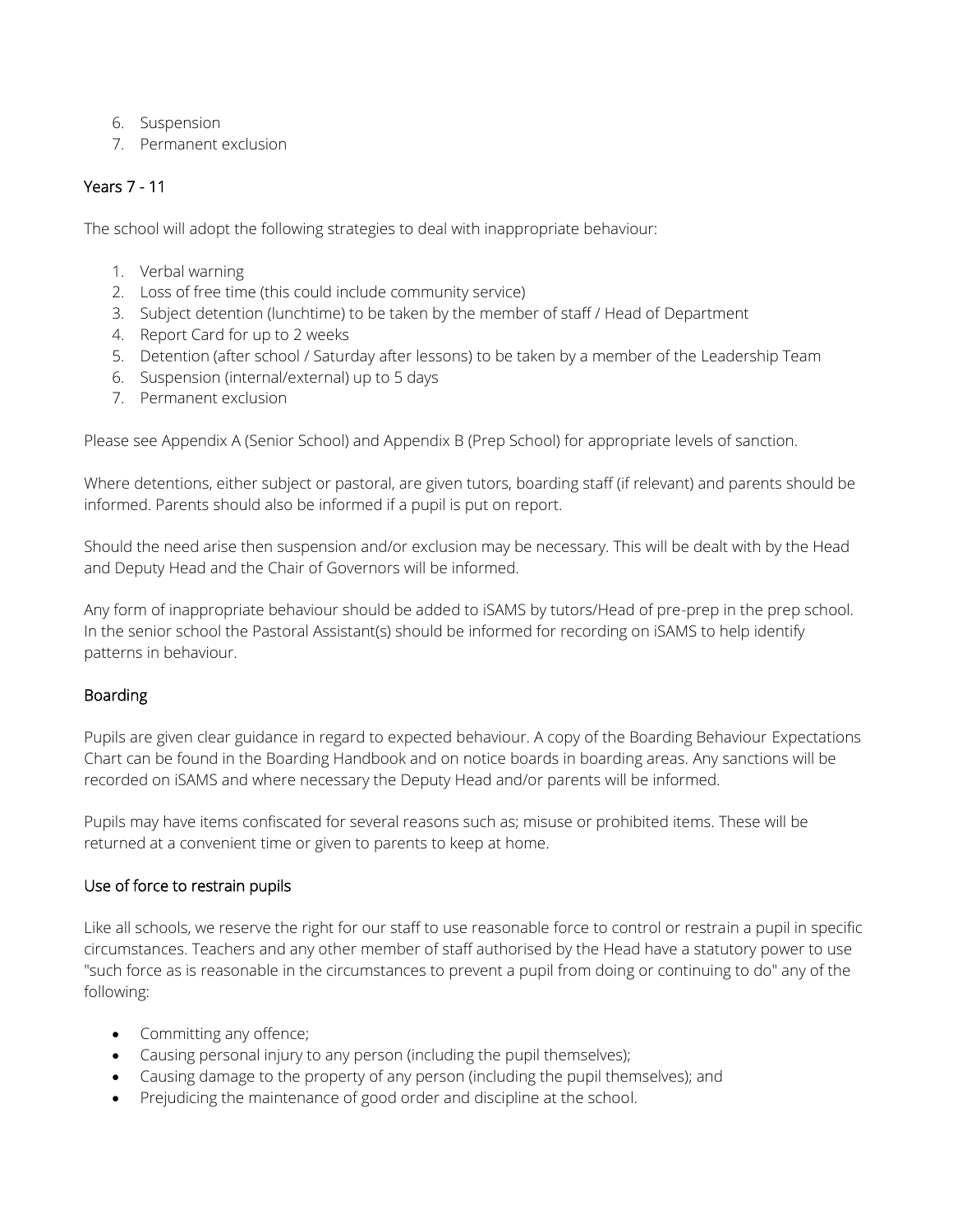The use of reasonable force means using no more force than needed, and will always depend on the circumstances of the case.

The decision on whether or not to intervene will be a professional judgement of the member of staff concerned, and any force used must always be reasonable and proportionate to the circumstances and seriousness of the behaviour, and must take into account any disability or SEN that the pupil may have.

All staff are aware that corporal punishment of pupils is strictly prohibited. In particular, they are advised to always use their voices first and to use the minimum force necessary to restrain a child for the shortest possible period of time. The use of force can include either passive contact (such as standing between pupils, or blocking a path) or active contact (such as leading a pupil by the arm away from a situation). This applies both in school and out of school (e.g. on a school trip or other authorised out of school activity).

The seriousness of the incident, assessed by the effect of the injury, damage or disorder that is likely to result if force is not used;

- The chances of achieving the desired result by other means; and
- The relative risks associated with physical intervention compared with using other strategies.
- Every member of staff will inform the Deputy Head immediately after s/he has needed to restrain a pupil physically.

The School will keep any incident including the nature and date of the misbehaviour and the sanction imposed on iSAMS so that any patterns may be identified by the School.

We will always inform a parent when it has been necessary to use physical restraint on their child, and invite them to the School, so that we can, if necessary, agree a plan for managing their child's behaviour. Parents of EYFS pupils will be informed of the incident on the same day or as soon as is reasonably practicable.

#### Contextual safeguarding

Staff will always consider the context and motive of a pupil's misbehaviour and consider whether it raises any concerns for the welfare of the pupil. If staff reasonably suspect that a pupil may be suffering, or is likely to suffer significant harm, they should follow the procedures set out in the School's Safeguarding and Child Protection Policy and discuss their concerns with the School's Designated Safeguarding Lead (DSL), without delay.

The School will also consider whether any disruptive behaviour might be the result of unmet educational needs, or any other needs, and will discuss concerns with the pupil's parents accordingly.

#### Searching of Pupil Possessions

The School reserves the right to search pupils and their possessions.

A member of the Senior Leadership Team or the Head of Boarding may search a pupil provided there is another staff member present as a witness. The School does not conduct intimate searches and only a pupil's outer clothing (for example coats, hats, shoes, gloves and scarves) will be removed to facilitate a search, but a pupil will first be given the opportunity to 'empty her pockets' and to disclose anything that they should not have in school.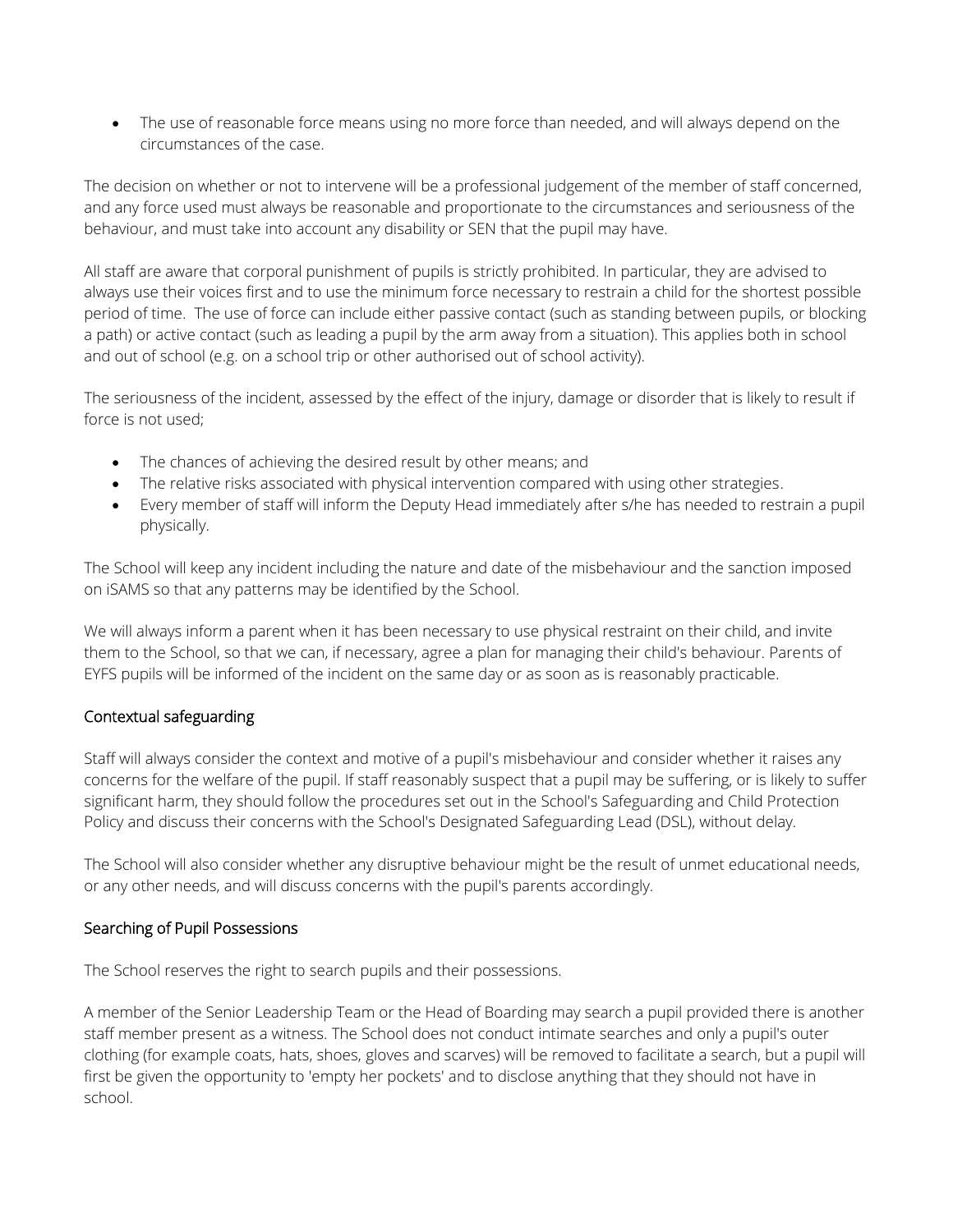The School will always consider the age of the child to be searched and any SEND or vulnerabilities the child may have before conducting the search to decide whether any additional precautions or adjustments are needed.

The consent of a pupil will usually be obtained before conducting a search unless the member of the Senior Leadership Team or the Head of Boarding reasonably suspects that the pupil has in his/her possession an item that has been, or is likely to be, used to commit an offence, or to cause personal injury to any person (including the pupil being searched), or cause damage to property, or the pupil has, or is reasonably suspected to have in his/her possession any of the following items:

- Knives;
- Weapons;
- Alcohol;
- Illegal drugs;
- Stolen items;
- Cigarette and Vaping items,
- Fireworks;
- Pornographic or offensive images; or
- Any item banned by the School Rules (including electronic devices).

Where a member of staff reasonably believes that there is a risk of serious harm to any person (including to the pupil being searched) if the search is not carried out immediately, the member of the Leadership Team or Head of Boarding is permitted to carry out a search of a pupil. They are also permitted to undertake a search in this circumstance without a witness present only where it is not practical to summon another member of staff.

The School will generally inform the pupil's parents of any search conducted after the event, particularly where alcohol, illegal drugs or potentially harmful substances have been found as a result of the search. The parent's prior consent to undertake a search is not required.

The School will keep a record of all searches carried out, including the results of any search, and the actions taken following that search.

#### Electronic devices

Where an electronic device is found during a search and that device is prohibited by the School Rules, or where the member of staff undertaking the search reasonably suspects that the device has been, or is likely to be used to commit an offence or cause personal injury or damage to property, the School may examine relevant data or files on the device, where there is good reason to do so. Parental consent to search through the electronic devices is not required.

In the event that the search highlights a safeguarding concern in respect of any pupil, the School will follow the procedures set out in the School's Safeguarding and Child Protection Policy.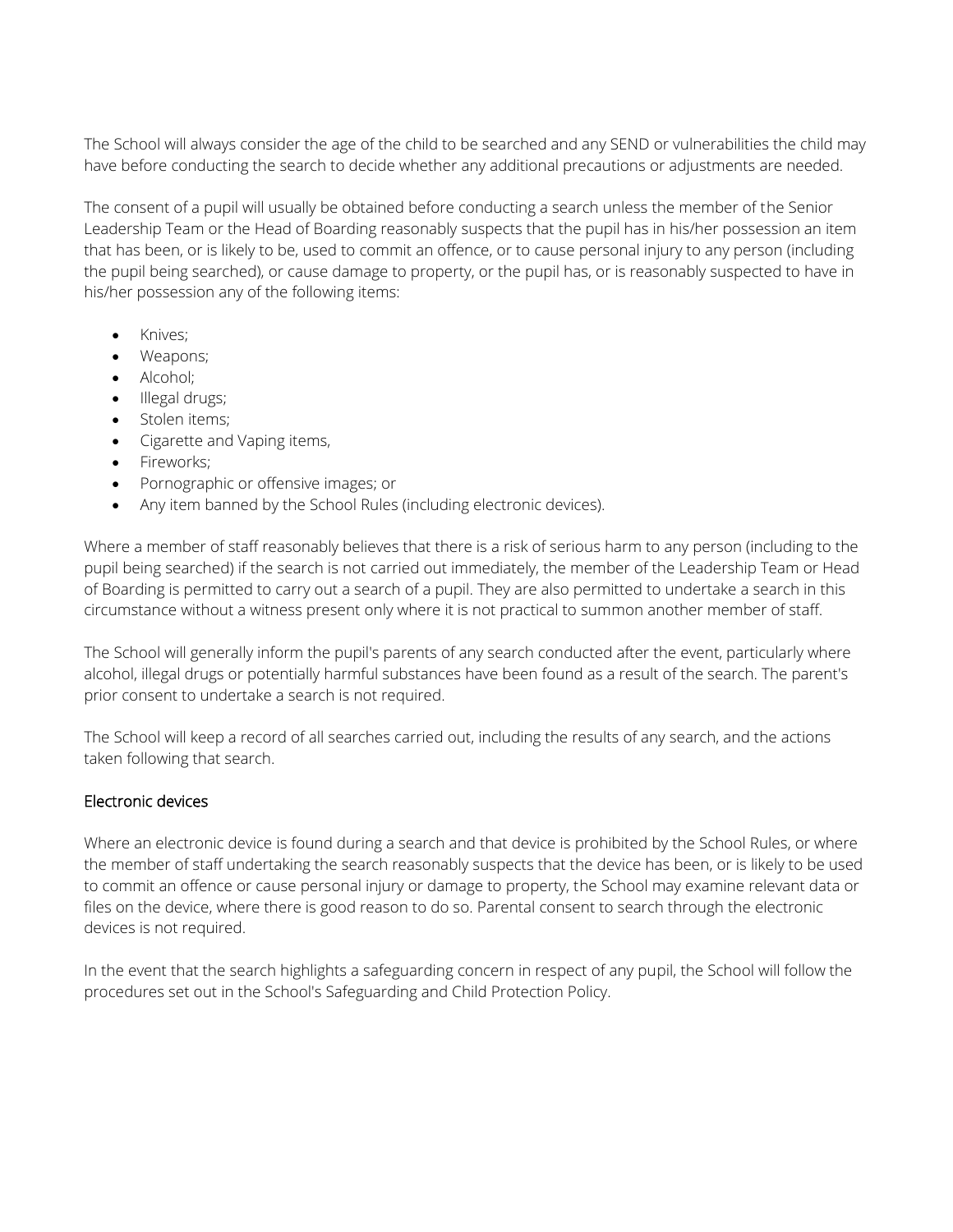#### Serious misbehaviour

All parents and pupils should be aware of the more serious sanctions, including suspension and exclusion that the Head can impose for serious breaches of the School Rules, including but not limited to criminal behaviour. Examples of serious breaches of the School Rules which may result in serious sanctions include:

- Drug abuse;
- Alcohol and tobacco abuse;
- Theft;
- Bullying;
- Physical assault/ threatening behaviour;
- Fighting;
- Sexual harassment;
- Racist or sexist abuse:
- Sexual misconduct including sexting;
- Damage to property; and
- **•** Persistent disruptive behaviour;

Serious sanctions may also be imposed where unsatisfactory behaviour has continued despite previous disciplinary sanctions and/ or warnings.

The School may be forced to exclude a pupil, or to require him/her to be withdrawn in the event that other disciplinary measures, including suspension, prove to be ineffective.

It is hoped that pupils will respond to the School's positive encouragement and rewards and will comply with the School Rules. However, the School acknowledges that from time to time, pupils' conduct may fall below the standards of behaviour reasonably expected by the School. Sanctions assist the School in enforcing the School Rules, and help the School to set boundaries and to manage unacceptable or challenging behaviour from pupils.

#### Exclusions

It will be a rare occurrence for a pupil's behaviour at Queen Mary's to reach such an unacceptable level that it is necessary to suspend, exclude or expel her. However, an action plan needs to be in place in case of such an eventuality.

As a sanction there are three levels of exclusions:

- Suspension: usually a fixed short-term period, extending over a period of one to five days. This can be internal or external.
- Exclusion: for a longer fixed term period over 5 days
- Expulsion: a permanent exclusion.

#### Decisions about exclusions:

The decision to suspend can only be taken by the Head, who will inform the Chairman of the Governors. The decision to exclude or expel a pupil can only be taken by the Head in consultation with the Chairman of the Governors.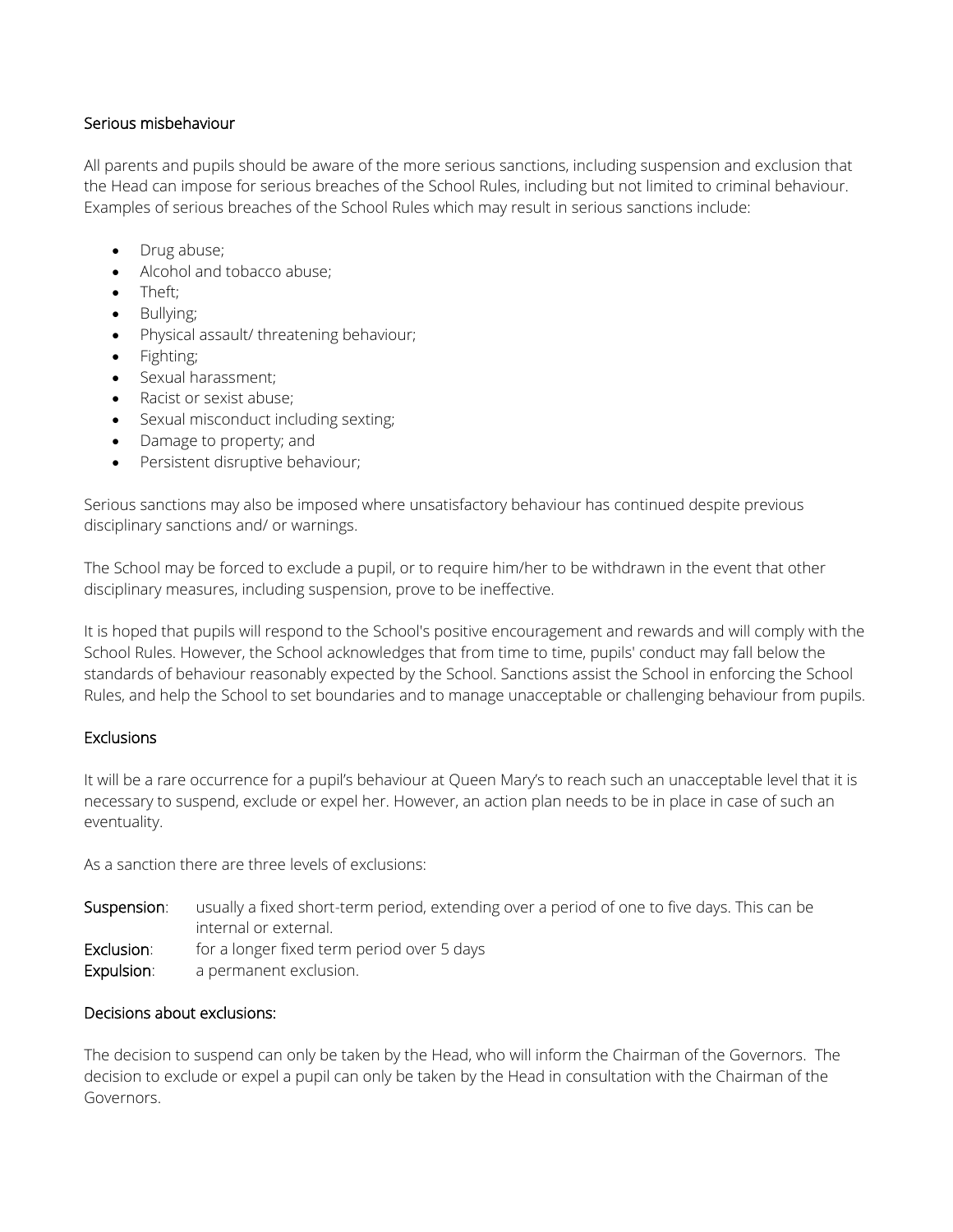### Parental Involvement

Parents must be consulted before any exclusion, preferably in person. A letter must be sent home (copies to the Chairman of the Governors, pupil's central file (iSAMS), Deputy Head pastoral file and where appropriate boarding file) setting out clearly:

- Why a pupil has been excluded
- Stating how long the exclusion will last
- Making clear arrangements for re-admission
- Informing the parents of their right to appeal
- Arrangements for returning to school

This is an opportunity for making a fresh start but there must be recognition by the pupil, parents and staff that a change in the pupil's behaviour is expected. A set of manageable targets for the pupil will be drawn up to aid this behaviour change plus close monitoring of the individual's behaviour. A contract between the school, pupil and parents could be drawn up. It has to be made clear to all parties that any further repetition of the behaviour or offence would result in the pupil being excluded for a longer period or being asked to leave.

#### Malicious accusations against any member of the school community

The School recognises that there may be occasions when a pupil justifiably needs to raise issues about the actions of a member of the community and has procedures for dealing with such concerns which can be found in the Safeguarding and Child Protection Policy. However, where the allegation is clearly one of malicious intent or fabrication, the school will give due regard to the most appropriate disciplinary sanction to be taken, which may include temporary or permanent exclusion, as well as referral to the police if there are grounds for believing a criminal offence may have been committed.

#### Allegations against staff

The School takes its responsibilities for safeguarding extremely seriously. All members of the School community should be aware that any allegation of improper behaviour or unprofessional conduct made against a member of staff will be treated with the utmost seriousness and will always be managed in accordance with the procedures set out in the appropriate School policies.

Should an allegation made by a pupil against a member of staff be found to be malicious, the School reserves the right to treat this action as serious misbehaviour by the pupil, and manage that misbehaviour in accordance with this policy as appropriate. Pupils should be aware that malicious allegations of abuse against staff (or indeed other pupils) may result in the suspension or permanent exclusion of the accuser, from the School, and that incidents may also be referred to the Police, where appropriate to do so.

#### Misbehaviour Outside of School

The School may apply the provisions of this policy to misbehaviour that occurs whilst pupils are outside the School and:

taking part in any activity organised by the School, or related to the School;